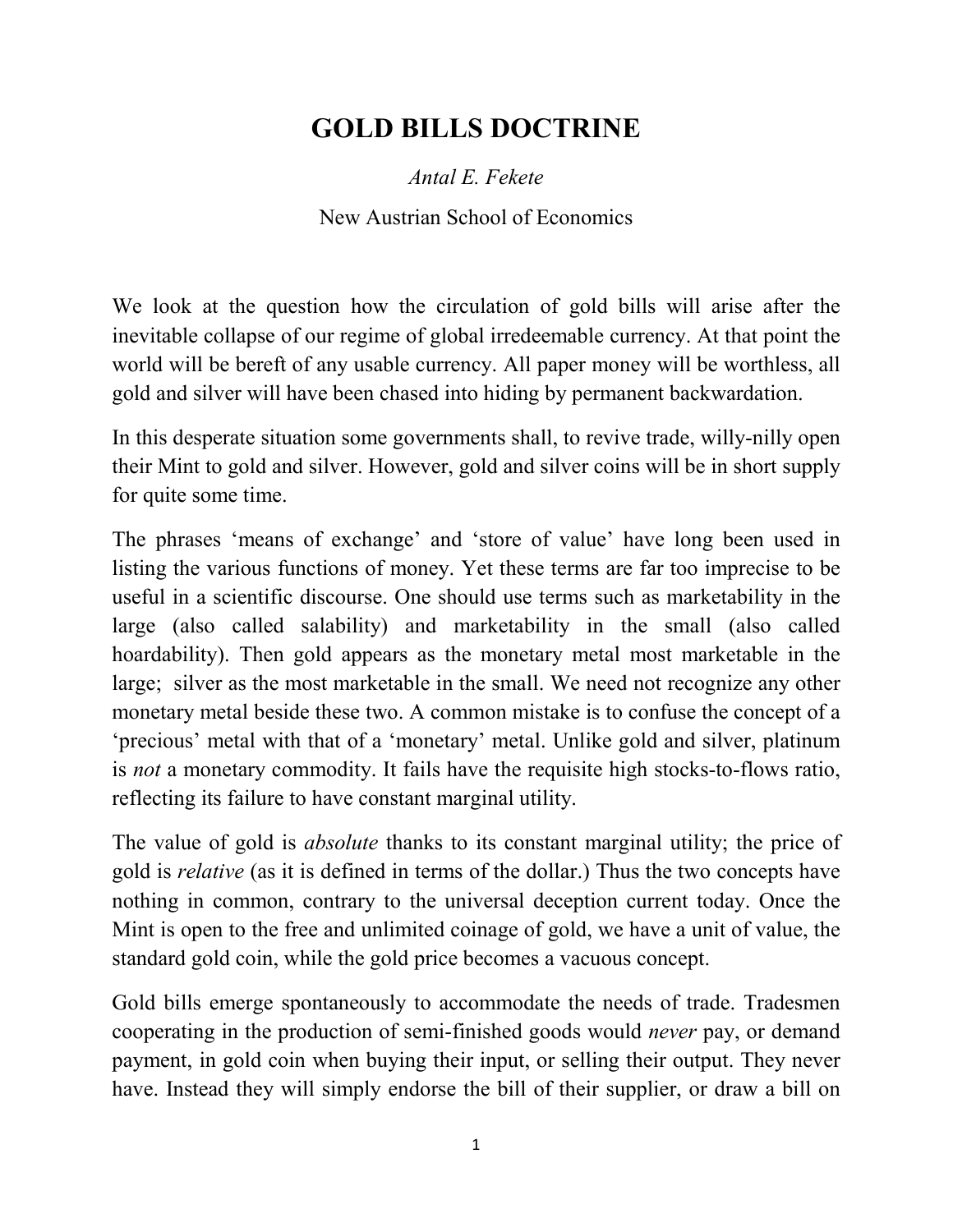their customer as the case may be. Once properly endorsed by the drawer and drawee, these bills become gold bills as they are destined to be settled in gold coins that are made available *after* the ultimate consumer surrenders them in exchange for finished consumer goods upon maturity. The marketability of gold bills is next to that of the gold coin. At the same time gold bills earn an income in gold, too, in the form of *discount* that accrues to their holders proportional to the length of time they are held. Commercial banks scramble to get gold bills in any amount, as these are the most liquid earning assets a commercial bank can have to cover its note and deposit liabilities. The wishy-washy explanation of Mises how commercial banks are supposed to finance their operations through fees and hidden charges is implausible, to put it politely. There is no need to beat about the bush: commercial banks finance their operations, and make a profit to boot, through discounting gold bills.

This activity is entirely proper. No 'fractional reserves', let alone fraud are involved as confirmed by Carl Menger in his *Geld* (3<sup>rd</sup> edition, 1909). Of course, proper safeguards must be taken. It is a crime to misrepresent the quantity or quality of the maturing consumer goods on the face of a gold bill, or to recycle it upon maturity. Borrowing short to lend long is prohibited.

People find it hard to accept the fact that consumption is another source of credit, in addition to savings. The discount rate is inversely related to the propensity to consume; the interest rate is inversely related to the propensity to save. Other than this formal similarity, the two rates have nothing in common. Their origin and economic function are entirely different. They can move independently in the same or in opposite directions, subject only to the imperative that the discount rate must never exceed the rate of interest.

The circulation of gold bills is entirely spontaneous. Unlike that of irredeemable currency, it does not have to be propped up by legal tender laws and the strong arm of government. In addition to demand from commercial banks, a lot of economic agents with large gold payments falling due (e.g., firms with an outstanding bond issue maturing within the quarter, or buyers of real estate with the closing date coming up in less than 90 days) want to have them. They do not accumulate gold coins in anticipation of their maturing liability. It would be foolish and wasteful to do so. Rather, they go into the bill market and buy gold bills the maturity of which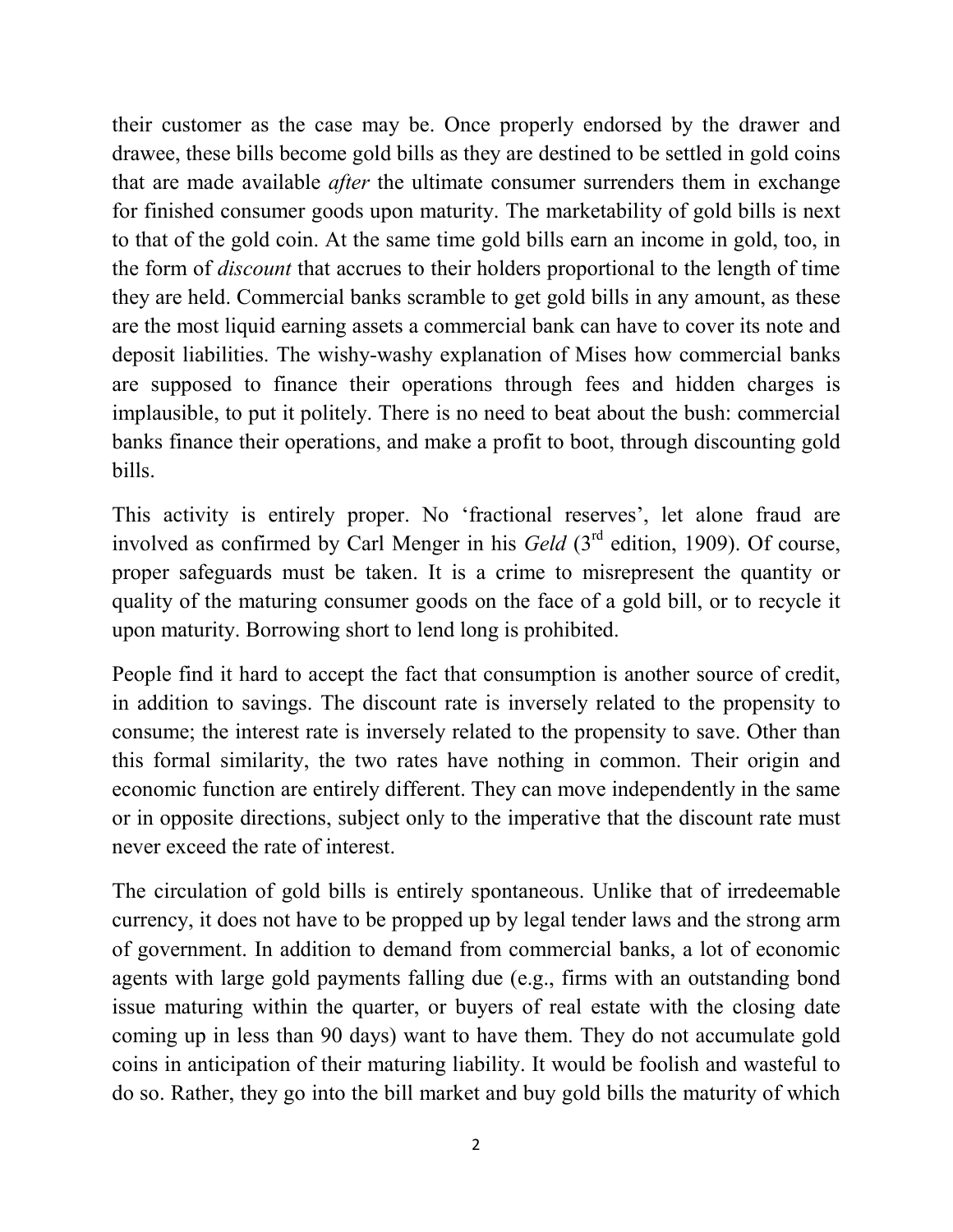matches the due date of their obligations. Neither would they accumulate bonds. The marketability of bonds falls far short of that of bills. For these and other reasons the demand for gold bills is exceedingly keen and can be taken for granted.

It is preposterous to suggest that a bill of exchange can be settled in anything but gold coins. Clearly, a bill of exchange must mature into something the marketability of which is *higher*. The marketability of a maturing gold bill with two good signatures is exceeded by that of the gold coin, and only by that. To suggest that it is fraudulent to issue bills to be settled at maturity with a scrip is missing the point. Knowledgeable market participants wouldn't touch a bill maturing in scrips with a ten-foot pole. Thus there would be simply no market for them. If post-Mises Austrians came around and accepted properly constructed bills of exchange as non-inflationary, but thought it was admissible to let them mature in paper, they would only betray their utter ignorance of Menger's concept of marketability.

The market in gold bills is the clearing house of the gold standard. No gold standard can be viable without it. The 100% gold standard of Murray Rothbard is a phantom. Under it there is a dearth of circulating medium that leads to deflation and, ultimately, to collapse. Gold bills lend the gold standard the necessary elasticity. They provide this elasticity at harvest-time and during the Christmas shopping season when gold bill circulation expands, and during the post-harvest and post-Christmas season when it contracts. In the absence of gold bills there is no wage fund out of which workers producing semi-finished goods going into consumer goods can be paid *before* the latter is sold. In the absence of a wage fund there would be widespread unemployment. Division of labor could not be further refined. Social chaos and unrest would follow.

Our present experiment with the regime of world-wide irredeemable currency is a unique historical experience. It will lead to the collapse of the world economy, as all national experiments before have led to the collapse of the national economy. The  $19<sup>th</sup>$  century gold standard with its exquisite clearing system, the gold bill market, was the result of an evolution lasting many a generation. It made an unprecedented expansion of world trade, employment and capital accumulation possible. This evolution must be replicated now in a very short space of time.